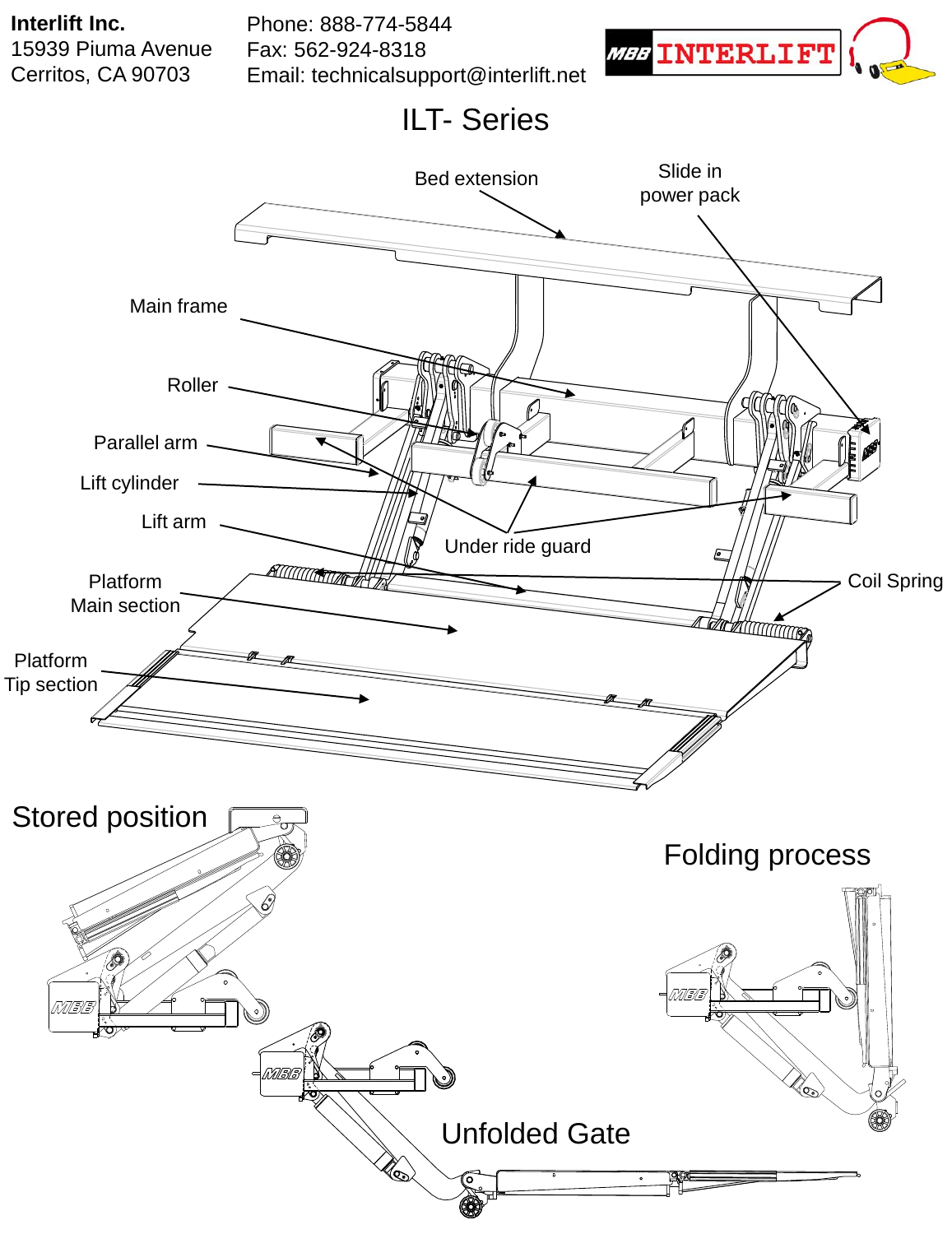## Lower down gate - functional description



- Pump and Motor power is supplied by the battery, protected by a 150 Amp Circuit Breaker
- Control power is protected by 15 Amp fuse connected to positive motor solenoid stud
- 1. To turn on gate activate Cab cut-off switch control power gets routed to switches (#4 hot)
- 2. Activate the down function at toggle switch or at hand control (optional)(#6 hot)
- 3. Power gets routed to the release valves (S1 and S2) at the lift cylinders to open up the valves
- 4. Hydraulic fluid gets released out of the cylinders and is flowing back into the reservoir